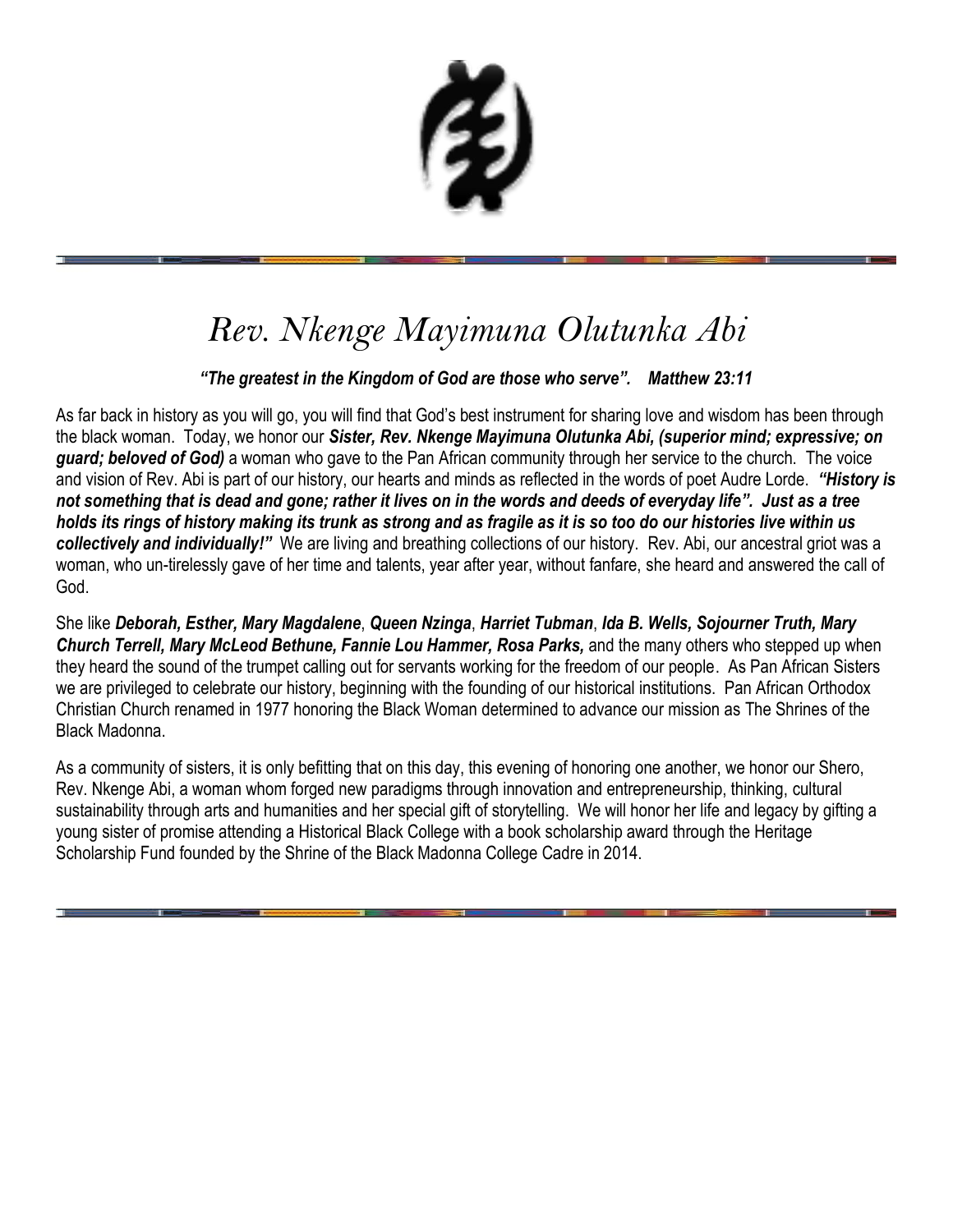The young sisters in the Pan African Orthodox Christian Church portend great promise in myriad fields of endeavor, and we are honored to support their pursuit of excellence. We are so excited to celebrate the Women of Worship's founding, honoring one of our most distinguished Woman of God and most importantly, to raise funds to support the scholarship for a young adult. The Scholarship is dedicated to making a positive and lasting impact on the community by providing opportunities for young women to pursue excellence in the Pan African Community through her service. It is my honor to announce the Women of Worship Ministry

*"Sister of Promise"*



Book Scholarship Award honoring, the life and legacy of the Majestic, Rev. Nkenge Abi. The aim of the Rev. Nkenge Abi *"Sister of Promise"* Scholarship is to create a legacy of strong and confident women who will share their energy and influence, resulting in active worship, community service and economic independence for themselves and others.

We Believe....

- Every person has a responsibility to leave a legacy of giving back
- By sharing our resources, we can positively affect lives
- In improving the community one person at a time, and that every effort, no matter how small, can make a difference
- Every young woman should have the opportunity to find her greatness, as she defines it
- In the power of economic independence is the ability of women supporting the efforts of young women
- In the power of community, encouragement, and understanding
- A support circle can build confidence and make opportunities known and real

Are you a young woman between the ages of 17 and 24 who volunteers in your community or school? Who sees challenges instead of obstacles? Hope instead of despair? If you are a young woman who believes in the power of spirit in action, then you may be eligible to win *"Sister of Promise"* the Rev. Nkenge Abi Scholarship Award. The Rev. Nkenge Abi Book Scholarship Award recognizes young women who make the community and world a better place through academic, community service and social actions that benefit youth girls and young women in the Pan African world.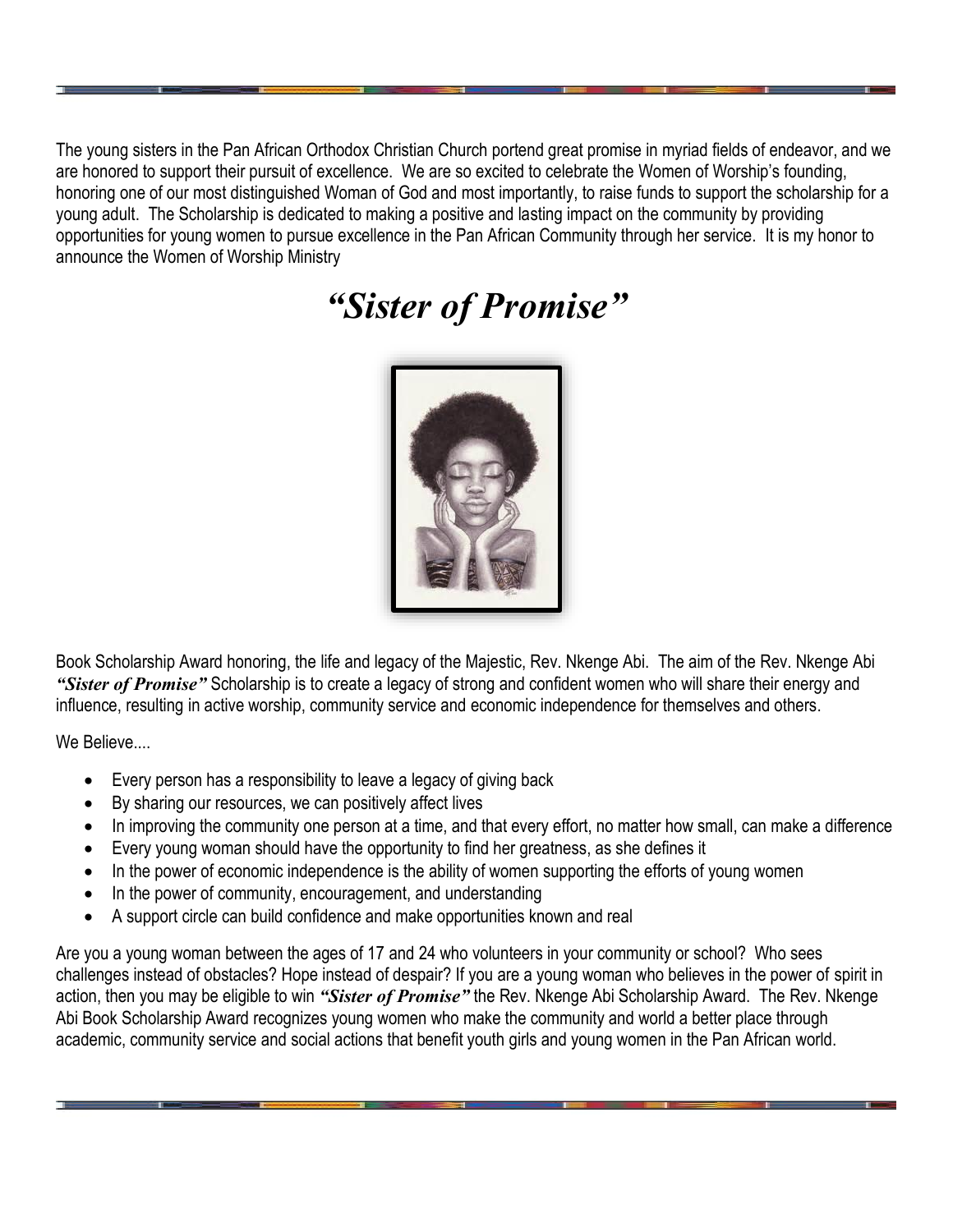## **The Nkenge Abi Book Scholarship Award**

If you think you would make a good *"Sister of Promise"* Award candidate, please complete this application and tell us about your academic and community service action. Send it to: theyearofrestoration.org listed on the application. Good luck! And, even if you are selected this year, we applaud your efforts to make the Pan African community a better place. *It's What You Do That Counts!*

#### **Instructions:**

Deadline: Completed applications and any supporting materials must be received by the *July 1st (annually)*.

**Step 1:** Determine if you are eligible. Eligible applicants are young women who:

- are currently between the ages of 17- 24
- have demonstrated initiative in both identifying a problem and trying to solve it
- have had significant and noteworthy accomplishments in community service

**Step 2:** Complete the application. To fill out the form: (create a PDF file)

**Step 3:** Email your application. Send your application with any supporting materials to:

WOW Nkenge Abi *"Sister of Promise"* Scholarship Award: WOW Contact Person: Email Address: Address: City/State/Zip: Phone: WOW Scholarship Coordinator: *National Advisor* All inquiries regarding this application should be made to the WOW contact person listed above.

## **Application General Information**

Name: (Last) (First) (Middle Initial) Date of Birth **Email Address Address** (Number and Street) City Province/State Postal Code **Country** Phone Name of the organization where you serve/volunteer Phone number for volunteer organization

**Application Deadline: May 1st ~ July 1st annually**